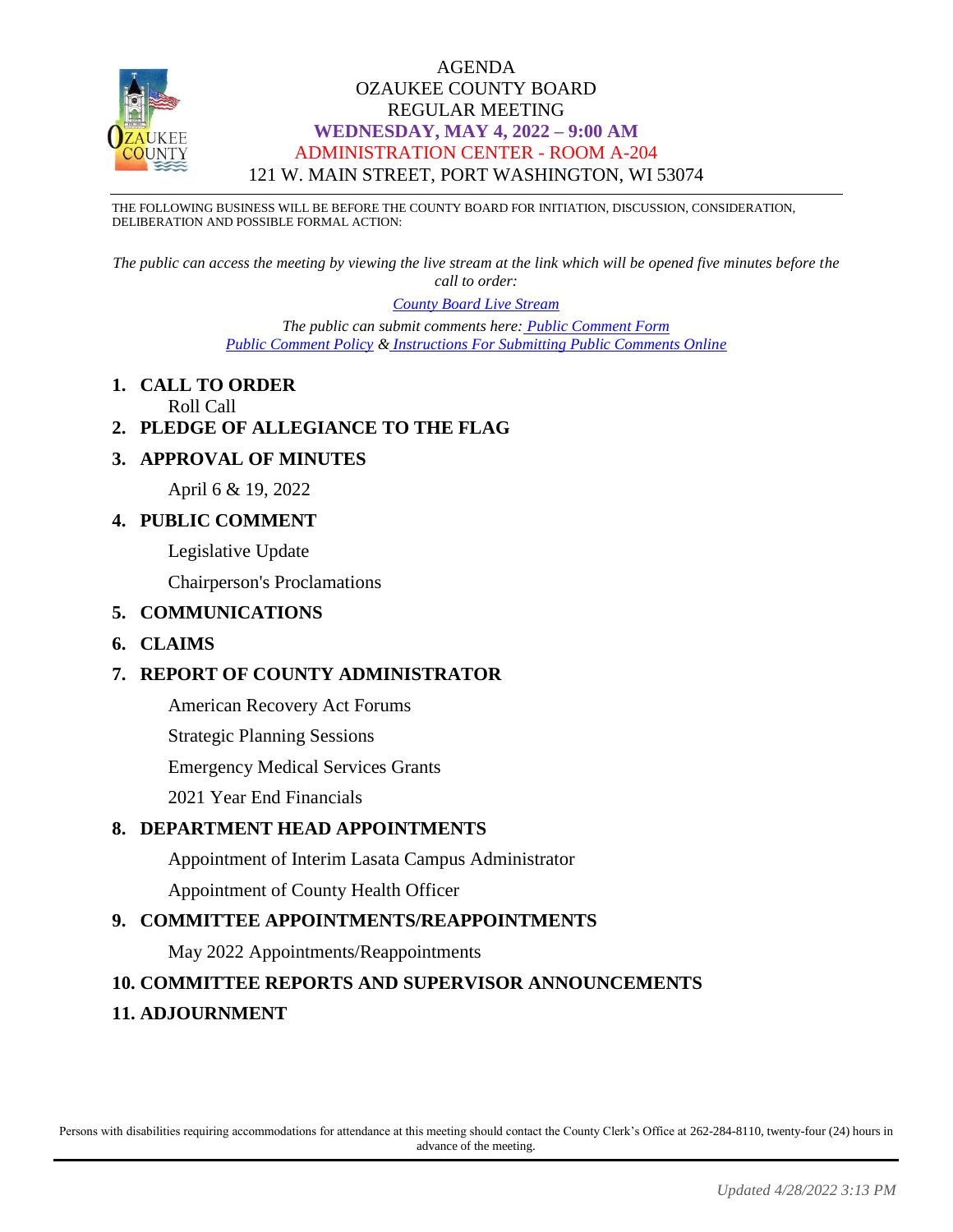## **AGENDA INFORMATION SHEET**

| <b>AGENDA DATE:</b> | May 4, 2022              |
|---------------------|--------------------------|
| <b>DEPARTMENT:</b>  | <b>County Clerk</b>      |
| <b>DIRECTOR:</b>    | <b>Julie Winkelhorst</b> |
| <b>PREPARER:</b>    | <b>Julie Winkelhorst</b> |
|                     |                          |

**Agenda Summary** April 6 & 19, 2022

April 6, 2022

<https://www.co.ozaukee.wi.us/AgendaCenter/ViewFile/Minutes/\_04062022-3059>

April 19, 2022

<https://www.co.ozaukee.wi.us/AgendaCenter/ViewFile/Minutes/\_04192022-3066>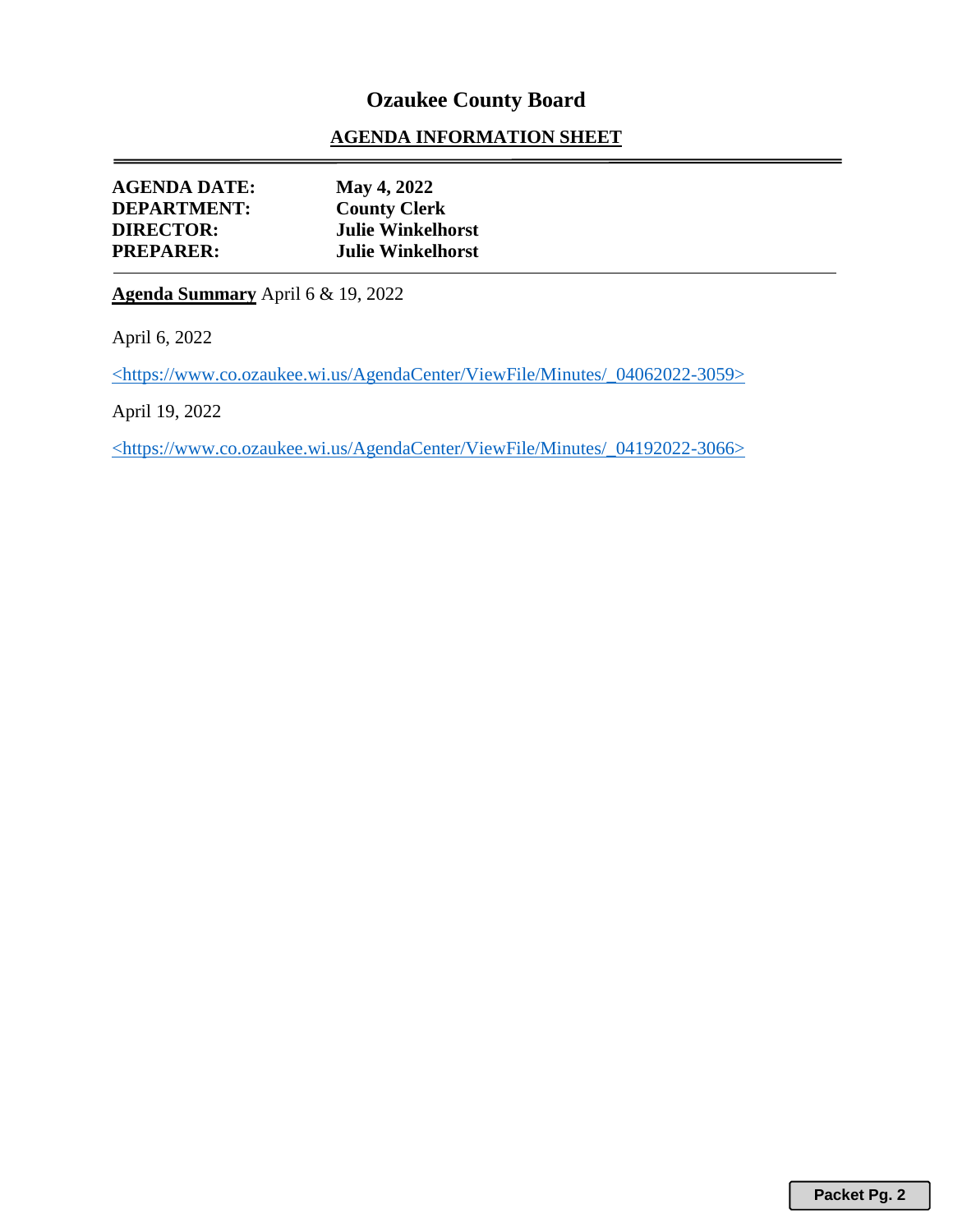

# **County Administrator's Report**

May 4, 2022

## **FINANCE - From March Meeting**

Approved transfer of General Fund Surplus to Capital Fund

#### **Finance [Committee](https://controlpanel.opengov.com/reports#/ozaukeecountywi/60609/accountType=expenses&breakdown=types¤tYearAmount=cumulative¤tYearPeriod=months&fiscal_end=latest&fiscal_start=earliest&graph=stacked&highlighting=false&highlightingVariance&legendSort=desc&month=4&projectionType=null&projections=false&proration=true&saved_view=307389&selectedDataSetIndex=null&selection=D39184525F181D75DB7527108483F5E0&year=2022)**

Data Updated 4 days ago | Prorated Budget



### **HUMAN SERVICES- From March Meeting**

• Reviewed and received update on Family Promise Shelter

#### **Human [Services](https://controlpanel.opengov.com/reports#/ozaukeecountywi/60609/accountType=expenses&breakdown=53fc8c9c-4d1c-47d1-a03e-4b4e36c25ad8¤tYearAmount=cumulative¤tYearPeriod=months&fiscal_end=latest&fiscal_start=earliest&graph=stacked&highlighting=false&highlightingVariance&legendSort=coa&month=4&projectionType=null&projections=false&proration=false&saved_view=307384&selectedDataSetIndex=null&selection=81CAD0D4EB51936BEDB9C98317DC3007&year=2022)**

Data Updated 4 days ago | Prorated Budget



**7.a**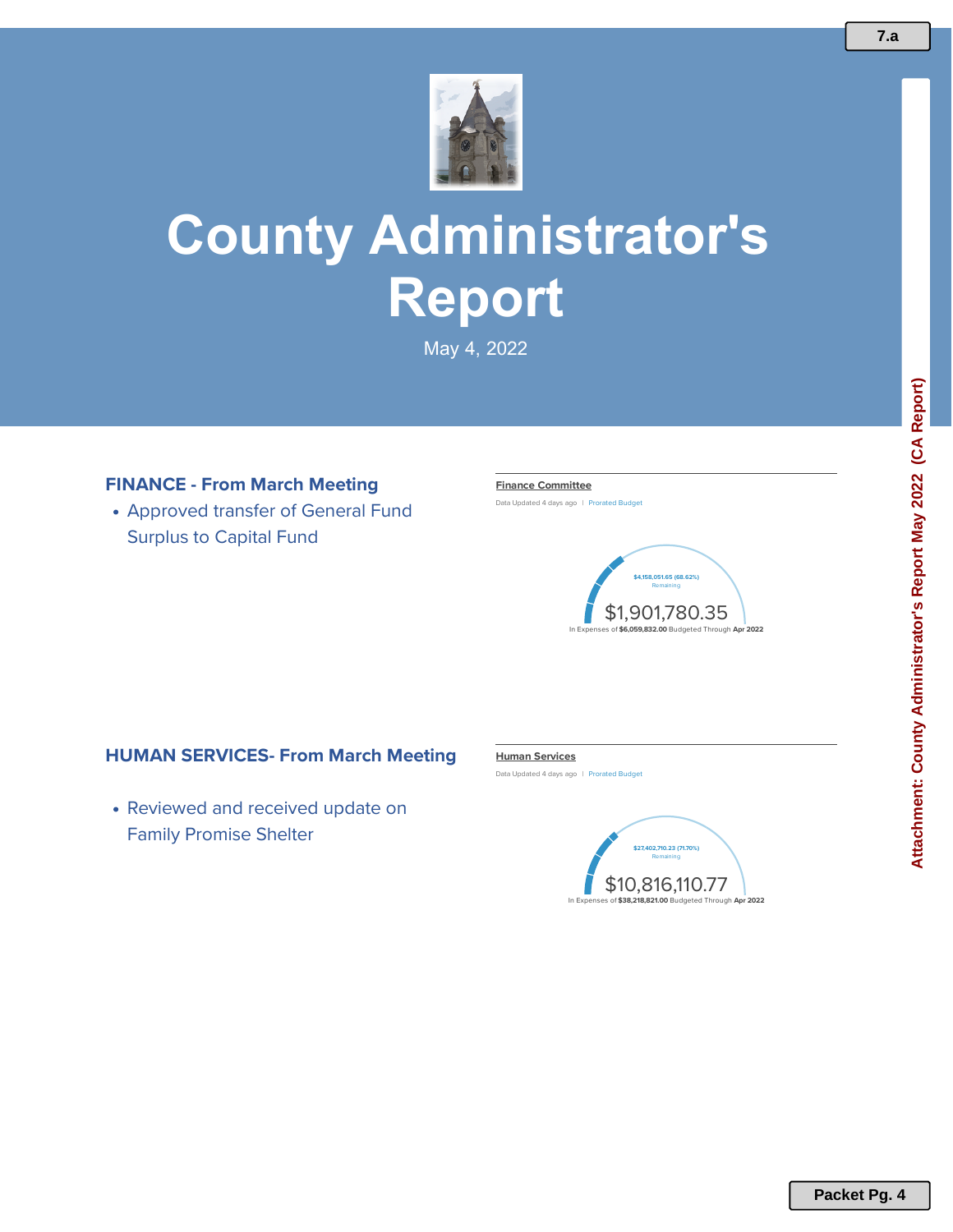## **NATURAL RESOURCES**

- Approved \$1.2M bid to construct Parks Storage Facility at Hawthorne Hills Park adjacent to the Historical Society property.
- Approved \$30,000 bid for Holding Tank System at the new Lion's Den Gorge Nature Preserve Park Pavilion

#### **Natural [Resources](https://controlpanel.opengov.com/reports#/ozaukeecountywi/60609/accountType=expenses&breakdown=types¤tYearAmount=cumulative¤tYearPeriod=months&fiscal_end=latest&fiscal_start=earliest&graph=stacked&highlighting=false&highlightingVariance&legendSort=desc&month=1&projectionType=null&projections=false&proration=false&saved_view=307385&selectedDataSetIndex=null&selection=CD1BB59AB5DB4403786843BC2C40618F&year=2022)**

Data Updated 4 days ago | Prorated Budget



## **PUBLIC SAFETY -From March Meeting**

- Reviewed the Medical Examiner Position
- EMS Grant Program Supported

#### **Public [Safety](https://controlpanel.opengov.com/reports#/ozaukeecountywi/60609/accountType=expenses&breakdown=types¤tYearAmount=cumulative¤tYearPeriod=months&fiscal_end=latest&fiscal_start=earliest&graph=stacked&highlighting=false&highlightingVariance&legendSort=desc&month=4&projectionType=null&projections=false&proration=false&saved_view=307386&selectedDataSetIndex=null&selection=5FD3B8E52392B2362579E23D69FC4966&year=2022)**

Data Updated 4 days ago | Prorated Budget



## **PUBLIC WORKS - From March Meeting**

• Set 2022 Gravel and Asphalt Prices

#### **Public [Works](https://controlpanel.opengov.com/reports#/ozaukeecountywi/60609/accountType=expenses&breakdown=types¤tYearAmount=cumulative¤tYearPeriod=months&fiscal_end=latest&fiscal_start=earliest&graph=stacked&highlighting=false&highlightingVariance&legendSort=desc&month=4&projectionType=null&projections=false&proration=false&saved_view=307387&selectedDataSetIndex=null&selection=E2E3A4A56A0F7A1DCE76F87436909E86&year=2022)**

Data Updated 4 days ago | Prorated Budget

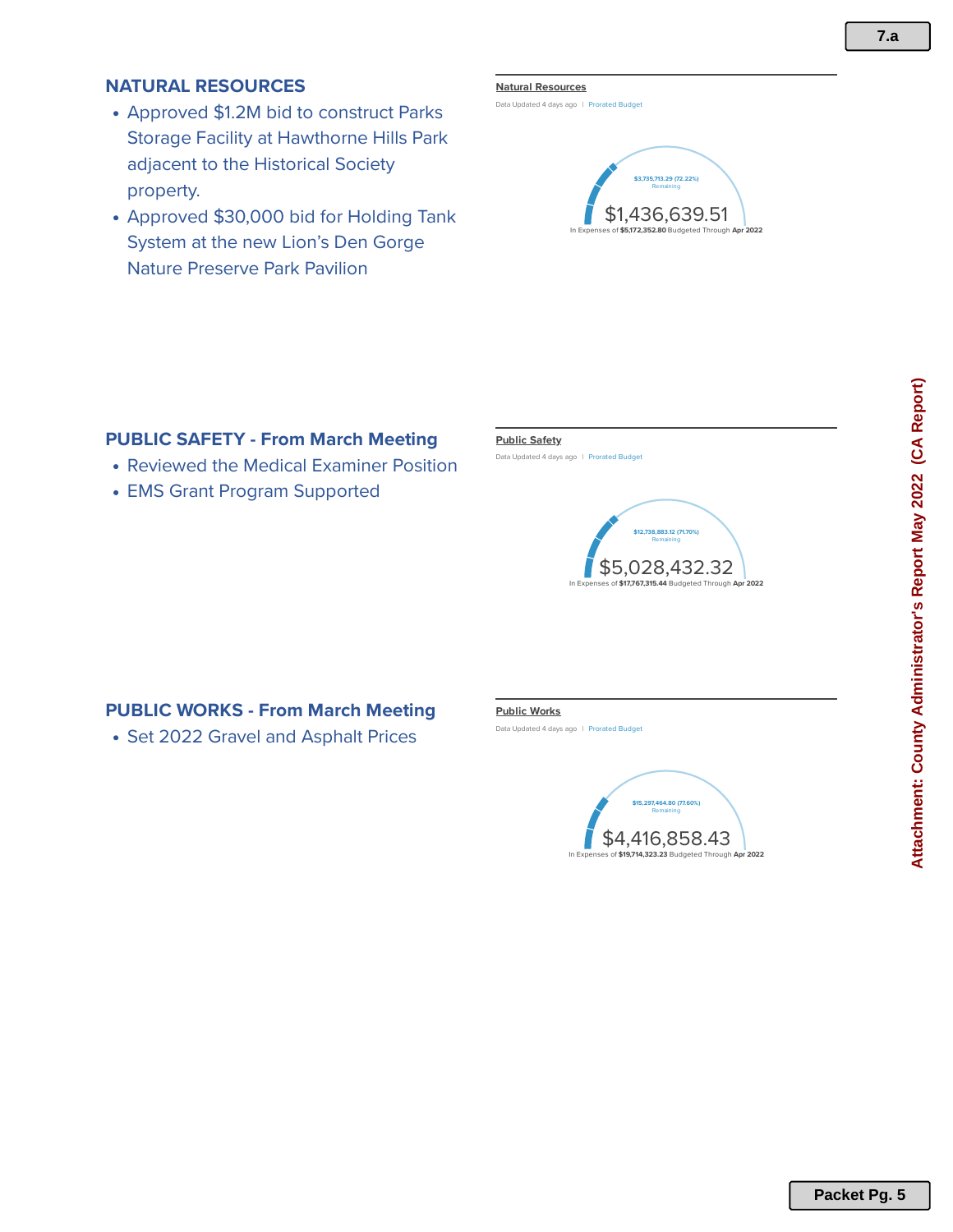## **AGENDA INFORMATION SHEET**

| <b>AGENDA DATE:</b> | May 4, 2022          |
|---------------------|----------------------|
| <b>DEPARTMENT:</b>  | <b>Administrator</b> |
| <b>DIRECTOR:</b>    | <b>Jason Dzwinel</b> |
| <b>PREPARER:</b>    | <b>Jason Dzwinel</b> |

**Agenda Summary** Appointment of Interim Lasata Campus Administrator

BACKGROUND INFORMATION: Following the resignation of the Lasata Campus Administrator this action items will appoint current Director of Nursing Patricia Brown to the Interim Campus Administrator position.

ANALYSIS: Ms. Brown is dually licensed Nursing Home Administrator and Director of Nursing and will fulfill the Campus Administrator role. The county will recruit for both the Campus Administrator and Director of Nursing positions and hire based on best fit for the facility and objectives for the campus.

RECOMMENDED MOTION: Approve the County Administrator's recommendation to appoint current Director of Nursing Patricia Brown to the Interim Campus Administrator position.

### **ATTACHMENTS:**

• Pat Brown Resume (PDF)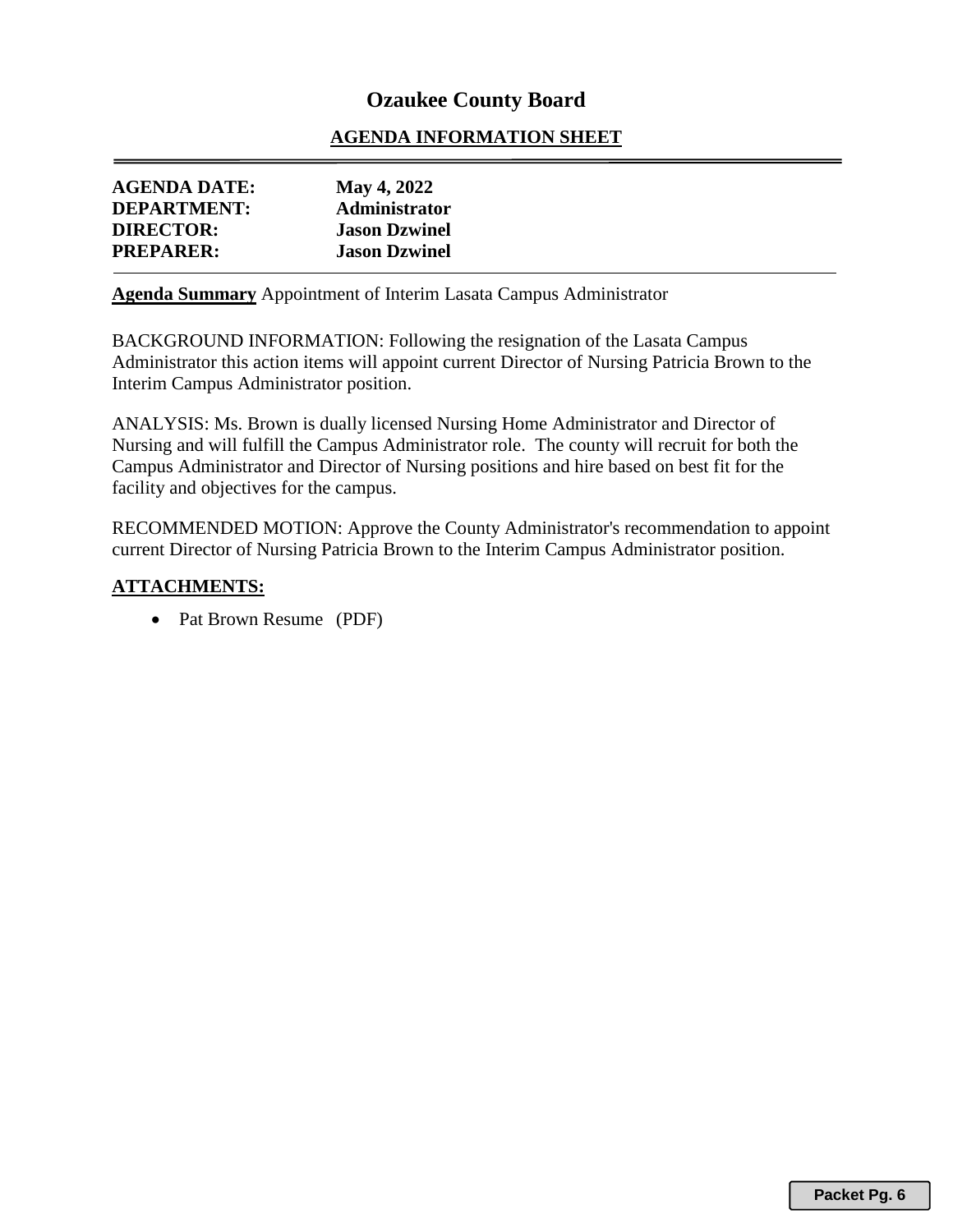# PATRICA BROWN

- 23 years' experience in the Long-Term Care industry.
- Worked as a Director of Nursing and Nursing Home Administrator in government and private settings.
- Experience implementing nurse competency trainings
- Leader of numerous performance improvement teams.
- Managed an Assisted Living Facility.
- Exemplary regulatory compliance history in Skilled Nursing and Assisted Living Settings/

## **LICENSURE**

- Nursing Home Administrator, licensed in WI
- Registered nurse, Licensed in WI(compact) and MN
- Certified Infection Control Nurse

## **EDUCATION**

UNIVERSITY OF WISCONSIN-MADISION Nursing Home Administrator Certification

FOX VALLEY TECHNICAL COLLEGE

Associates Nursing Degree

## **SKILLS**

- Staff Development
- Regulatory Compliance
- Infection Control
- Clinical Oversight
- Performance Improvement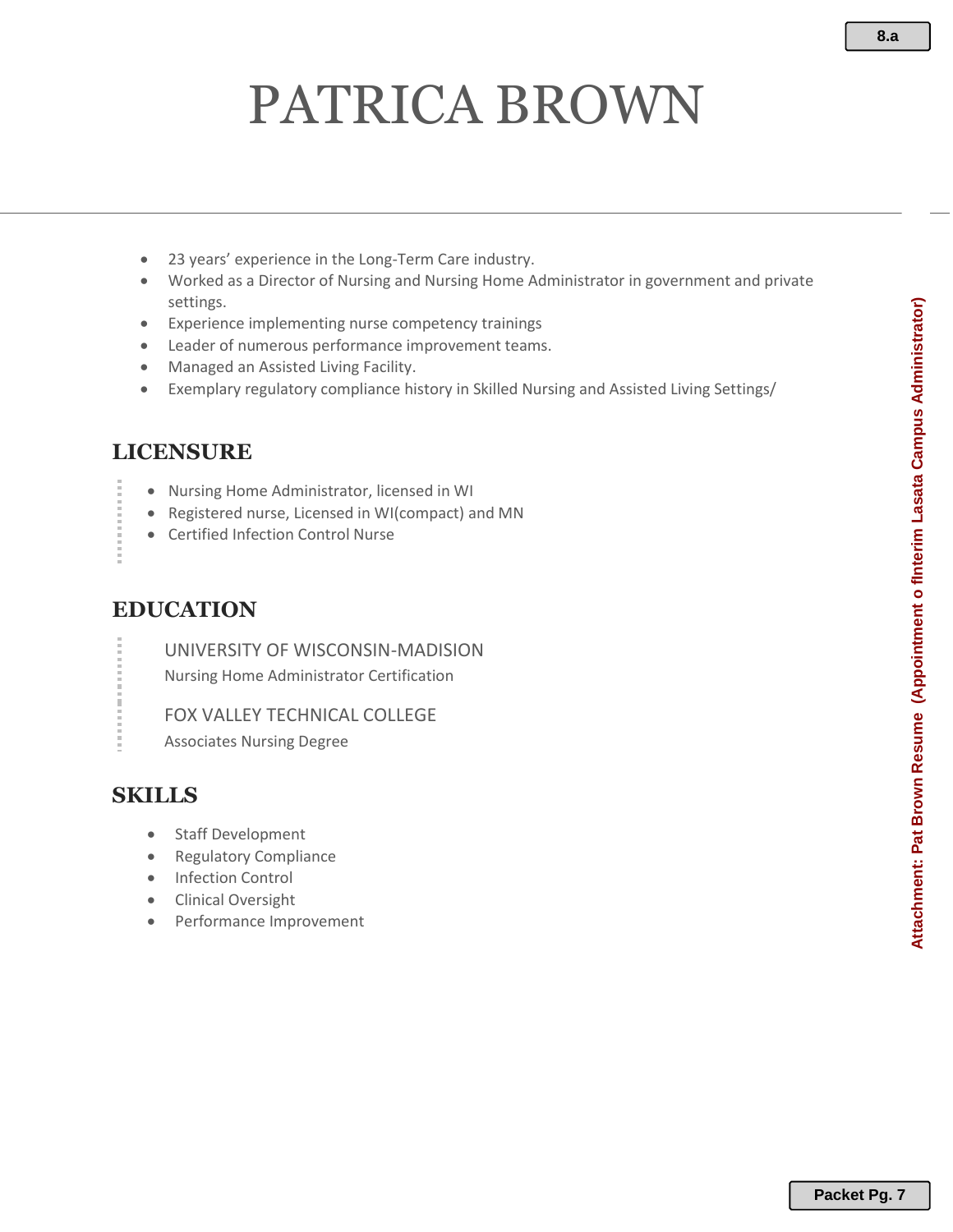## **AGENDA INFORMATION SHEET**

| <b>DIRECTOR:</b><br><b>Jason Dzwinel</b> | <b>AGENDA DATE:</b><br><b>DEPARTMENT:</b> | <b>May 4, 2022</b><br><b>Administrator</b> |
|------------------------------------------|-------------------------------------------|--------------------------------------------|
|                                          |                                           |                                            |
|                                          | <b>PREPARER:</b>                          | <b>Jason Dzwinel</b>                       |

**Agenda Summary** Appointment of County Health Officer

BACKGROUND INFORMATION: The County Administrator and County Board Chairman present the appointment of Kimberly Buechler to the position of Health Officer for the Washington Ozaukee Public Health Department.

ANALYSIS: Ms. Buechler has dutifully filled the role of Health Officer since May of 2021 and has skillfully overseen departmental operations. Per the intergovernmental agreement between Ozaukee and Washington Counties that establishes the department directs operations the County Board Chairpersons have convene and agreed to appoint Kimberly Buechler to the Role of Health Officer.

RECOMMENDED MOTION: Approve the County Administrator and County Board Chairman's recommendation to appointment of Kimberly Buechler to the position of Health Officer for the Washington Ozaukee Public Health Department.

### **ATTACHMENTS:**

• Kimberly Buechler Resume (PDF)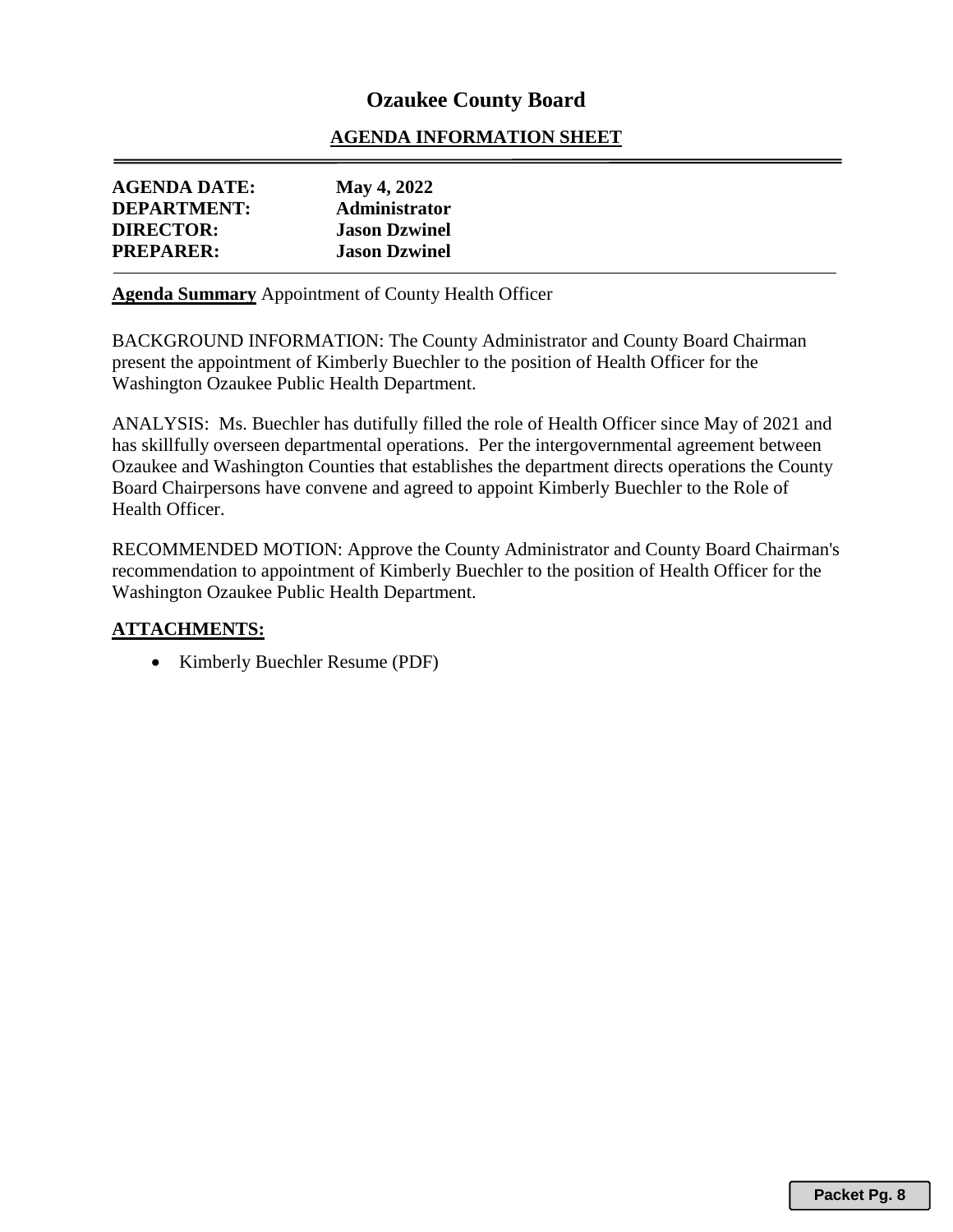#### PROFESSIONAL

EXPERIENCE

#### **WASHINGTON OZAUKEE PUBLIC HEALTH DEPARTMENT, PORT WASHINGTON, WI**

*Interim Director/Health Officer,* May 2021 - Present

- Directed and managed multi-county joint health department
- Provided public health leadership on local committees and boards
- Provided oversight in the investigation of communicable diseases and led department's COVID-19 pandemic response as Incident Commander
- Maintained department's vision and mission by providing oversight in strategic planning, budgeting and establishing departmental priorities

#### *Business Manager*, Feb 2017 – Present

- Directed financial and administrative policies and procedures for Washington and Ozaukee County offices following merger of two independent departments
- Responsible for records retention, grant reporting and auditing, and contract management
- Developed and audited department's annual \$3.5 million budget
- Supervised all Medicaid, Medicare, and other departmental billing
- Assisted with management of performance measures and annual reporting of the department
- Oversaw department recruitment, hiring, and training processes with direct supervision of administrative staff
- Responsible for compliance, information systems, and collaboration with information technology department
- Prepared reports for and represented the department at oversight committee and board meetings for both counties
- Led the department in 2019 through a one-year interim period while Director/Health Officer was on a leave of absence including strategic planning, department oversight, annual report preparation, and program evaluation & development

#### **SANDMASTERS INC, SAUKVILLE, WI**

*Office Manager*, Dec 2014 – Dec 2017

- Oversaw office operations and records management
- Coordinated and directed preparation of annual budget, financial forecasts & fiscal reporting
- Wrote and implemented safety procedures, standard operating procedures and employee handbook
- Oversaw insurance policies and claims, contracts & compliance
- Assisted general manager and company owner with strategic planning and financial forecasting

#### **ANTOINE, HOEFT & EBERHARDT S.C., PORT WASHINGTON, WI**

*Legal Assistant,* Aug 2014 – Dec 2014

- Organized, classified and maintained collection of client files
- Assisted attorneys with legal research, background checks and preparing documents for trial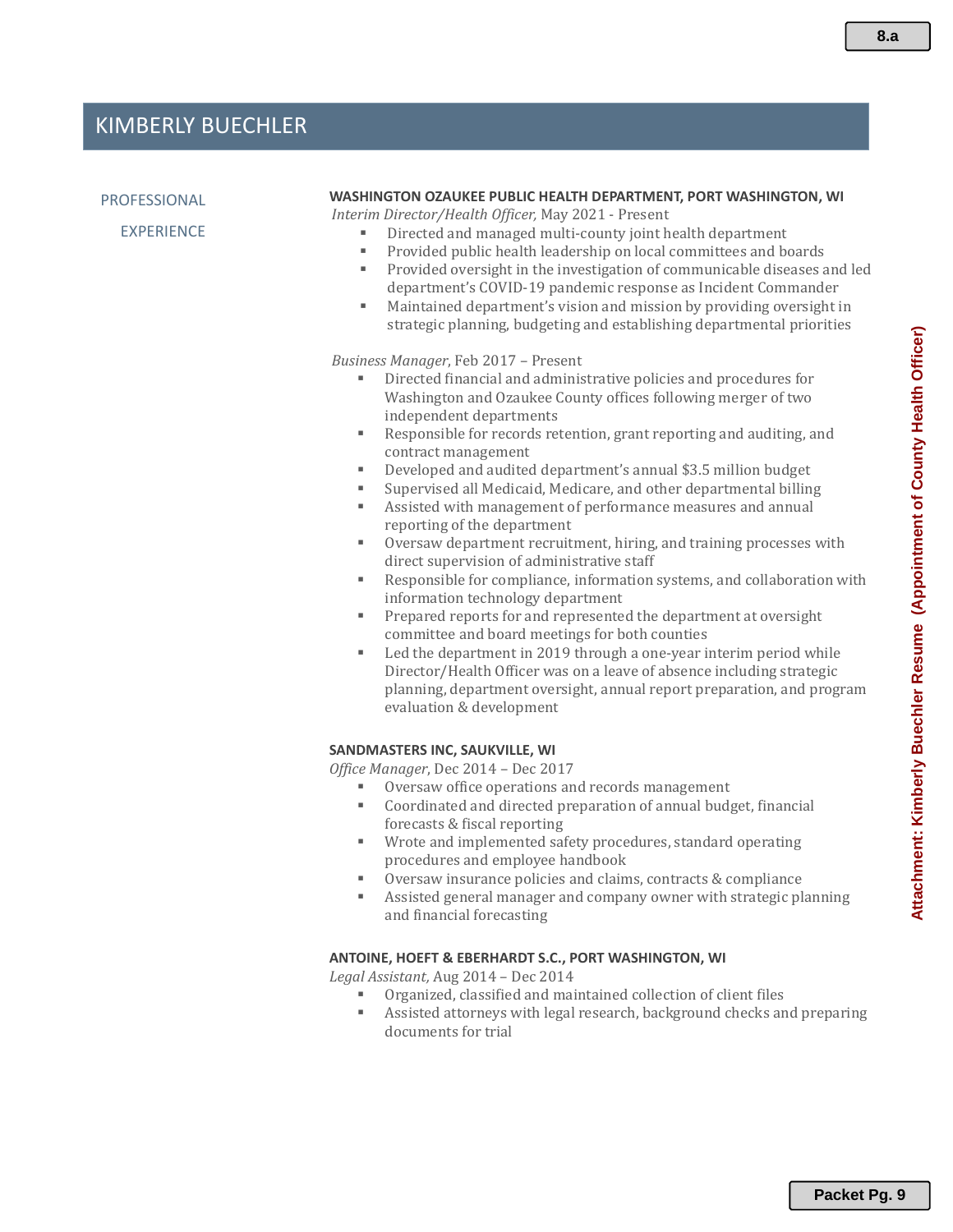#### **VILLAGE OF SAUKVILLE, SAUKVILLE, WI**

*Circulation Services – Oscar Grady Public Library,* Jan 2013 – Aug 2014 *Teen & Adult Services – Oscar Grady Public Library,* Feb 2010 – Jan 2013

- Oversaw operations of the circulation desk & assisted with writing and implementing efficient circulation and library procedures
- Collected statistics, prepared and presented reports for Library Director and Library Board regarding library services, statistics and developments
- Managed adult materials budgets

#### **CITY OF MEQUON, MEQUON, WI**

*Patron Services Associate – Frank L. Weyenberg Public Library*, Jan 2008 – Feb 2010

- Provided reference and reader's advisory services at reference desks Assisted library patrons with computers and other electronic resources
- Assisted Librarians with collection development and purchasing

#### **VILLAGE OF GRAFTON, GRAFTON, WI**

*Library Assistant – USS Liberty Memorial Public Library*, Sept 2006 – Dec 2012 *Library Page – USS Liberty Memorial Public Library,* Aug 2003 – Aug 2006

- Assisted library patrons with locating and requesting materials
	- Processed new and damaged materials when needed
- Shelved materials, straightened collection when needed and kept library displays organized

| <b>COMMUNITY</b><br><b>INVOLVEMENT</b>          | <b>Wisconsin Association of Local Health Departments and Boards</b><br>Member 2021 - Present<br><b>National Association of City and County Health Officials</b><br>Member 2021 - Present<br><b>Wisconsin City/County Manager Association</b><br>Member 2020 - Present<br>Eastern Shores Library System Shared Library Automation Committee for<br><b>Circulation Services</b><br>Member 2013 - 2014<br><b>Character Counts Committee of Port Washington</b><br>Member 2010 - 2013 |
|-------------------------------------------------|-----------------------------------------------------------------------------------------------------------------------------------------------------------------------------------------------------------------------------------------------------------------------------------------------------------------------------------------------------------------------------------------------------------------------------------------------------------------------------------|
| <b>EDUCATION &amp;</b><br><b>CERTIFICATIONS</b> | VALDOSTA STATE UNIVERSITY - VALDOSTA, GA<br>Masters of Public Administration, 2019<br><b>Concentration: Public Sector Management</b><br>UNIVERSITY OF WISCONSIN - MILWAUKEE, WI<br>Bachelors of Science in Information Resources, 2009                                                                                                                                                                                                                                            |
|                                                 | <b>SAFE KIDS WORLDWIDE</b>                                                                                                                                                                                                                                                                                                                                                                                                                                                        |

National Child Passenger Safety Technician Certification, 2017 – Present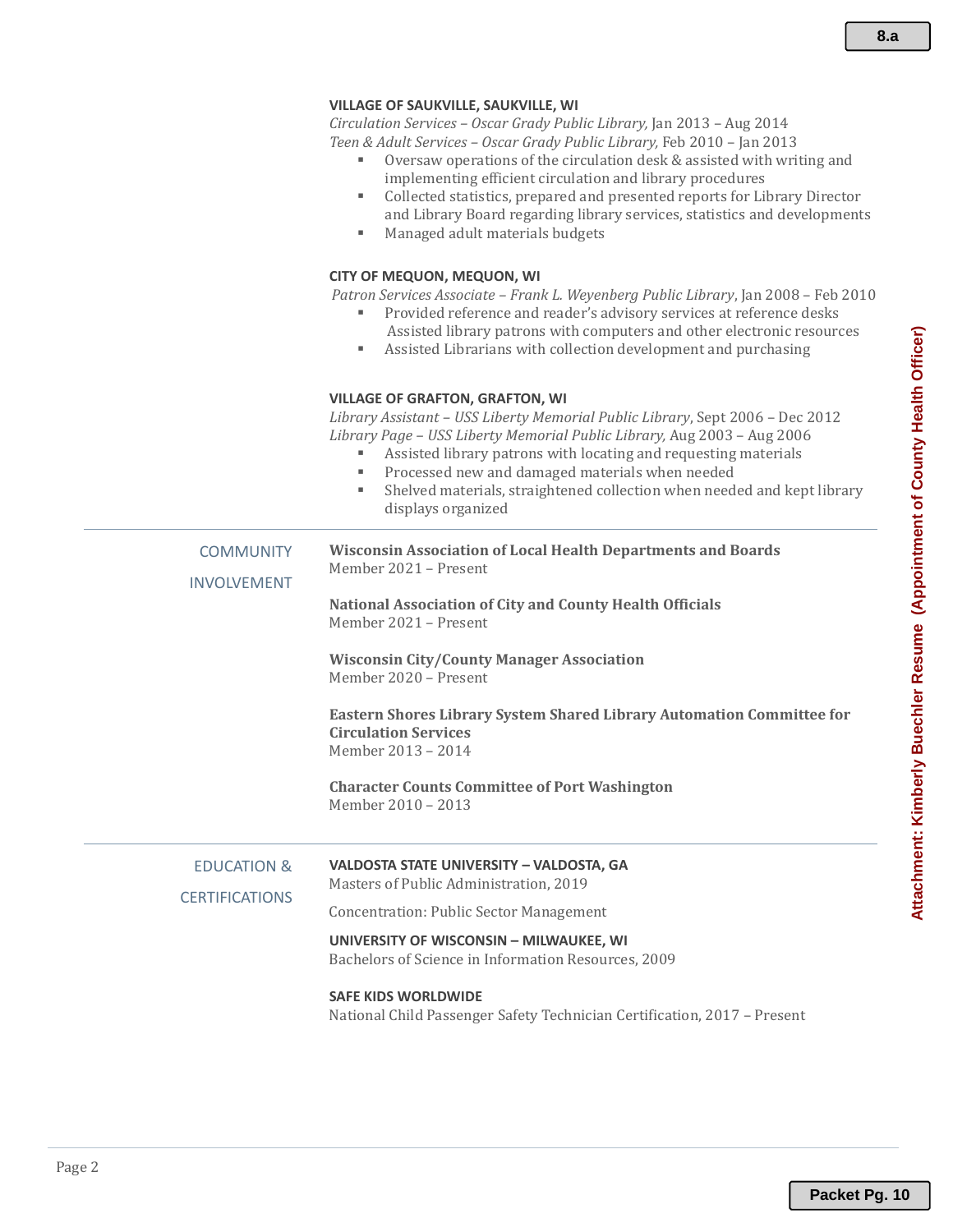## **AGENDA INFORMATION SHEET**

| <b>AGENDA DATE:</b> | May 4, 2022              |
|---------------------|--------------------------|
| <b>DEPARTMENT:</b>  | Administrator            |
| <b>DIRECTOR:</b>    | <b>Jason Dzwinel</b>     |
| <b>PREPARER:</b>    | <b>Julie Winkelhorst</b> |
|                     |                          |

**Agenda Summary** May 2022 Appointments/Reappointments

#### **EXECUTIVE COMMITTEE OF THE COUNTY BOARD**

Schlenvogt, Melotik, Wolf, Nelson, Holyoke, Irish

#### **2022**

#### **STANDING COMMITTEES OF THE COUNTY BOARD**

#### **FINANCE**

Melotik, Larson, Winker, Stelter, Hagen

#### **HEALTH & HUMAN SERVICES**

Irish, Clark, Rishel, Whitworth, Watts

#### **NATURAL RESOURCES**

Holyoke, Jobs, Ross, Matera, Schoessow, FSA Committee Member Mark Hilgendorf

#### **PUBLIC SAFETY**

Nelson, Haas, Foy, Maguire, Krane

#### **PUBLIC WORKS**

Wolf, Grabow, Richart, Strom, Godden

*The first named member shall be designated the Chairperson The second named member shall be designated the Vice-Chairperson* 

#### **STATUTORY COMMITTEES**

#### **AGING & DISABILITY RESOURCE CENTER BOARD**

Reappoint S. Scott Rishel Term expires June 30, 2024

### **COUNTY TRAFFIC SAFETY COMMISSION**

Reappoint Richard Nelson and Thomas Grabow